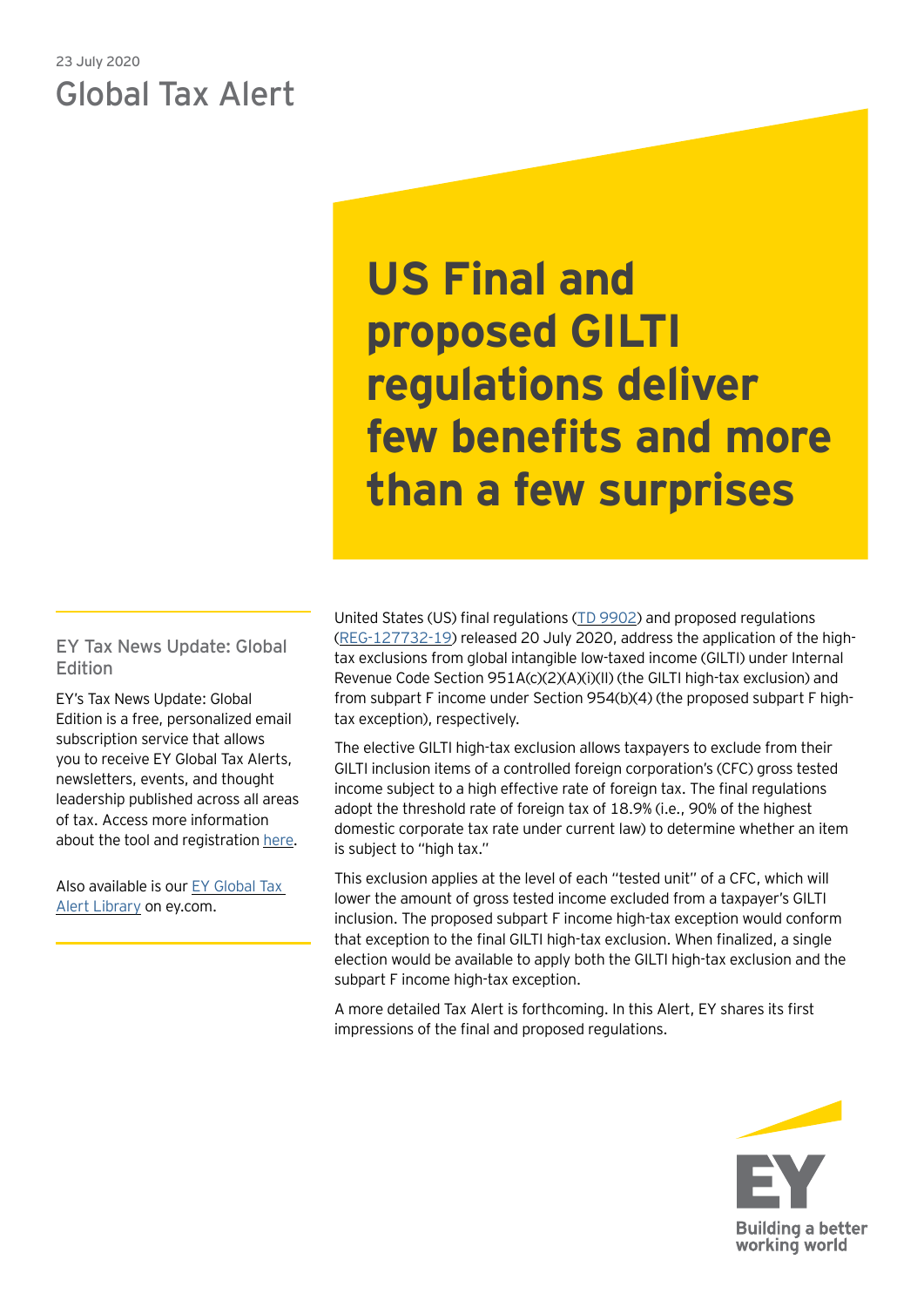## Final GILTI high-tax exclusion

The final GILTI high-tax exclusion generally has grown even less flexible, and more complex, than as proposed. Treasury retained the high threshold rate of foreign tax (under current law, 18.9%) and the election is "all or nothing" as it applies to all items of income of all CFCs in which a taxpayer holds (or is deemed to hold) a majority equity interest. Further, the final regulations require an even more precise association of foreign taxes and items of income. In particular, the final regulations apply the exclusion separately to each of a CFC's "tested units" — with the effect that it is even less likely that many taxpayers will benefit from the final regulations. Among the few taxpayer-favorable modifications, however, a taxpayer may elect to apply the exclusion (or not) (i) annually and (ii) retroactively, to CFC tax years beginning after 31 December 2017.

# Proposed Subpart F income high-tax exception

Under the current subpart F income high-tax exception, the effective foreign tax rate is determined separately for separate items of subpart F income determined at the CFC level (e.g., foreign base company sales income and foreign base company services income). Further, the current exception gives taxpayers considerable flexibility: The election is available annually as to each "item" of income and is decoupled from the GILTI high-tax exclusion.

The proposed regulations would generally conform the subpart F income high-tax exception to the GILTI hightax exclusion, also reducing its application. The proposed subpart F income exception, in other words, would apply separately to each tested unit of a CFC, rather than to separate items of subpart F income determined at the CFC level. The proposed regulations would combine, into a single "unitary" election, the subpart F income exception and the GILTI high-tax exclusion. That is, a taxpayer would be required to apply both of those regimes, or neither.

The proposed regulations would apply to CFC tax years beginning after the date on which final regulations are published.

## Implications

Many taxpayers will be disappointed with the final GILTI hightax exclusion, as the final rule is generally more burdensome, and even less advantageous, than the proposed version. Favorable to taxpayers, in contrast, is the ability to elect to apply the exclusion annually and retroactively. Many aspects of the proposed regulations modifying the subpart F income high-tax exception were foreseeable (e.g., "tested unit" conformity). Nonetheless, most taxpayers will be surprised that the proposed regulations jettison so many other features of the current regulations — leaving aside the combination of the subpart F income high-tax exception and GILTI high-tax exclusion into a single unitary election. Taxpayers  $-$  in particular those that have applied the current high-tax exception in recent years — should soon evaluate whether the exception is likely to be available, and advantageous, under the proposed regulations.

#### **Endnotes**

1. All "Section" references are to the Internal Revenue Code of 1986, and the regulations promulgated thereunder.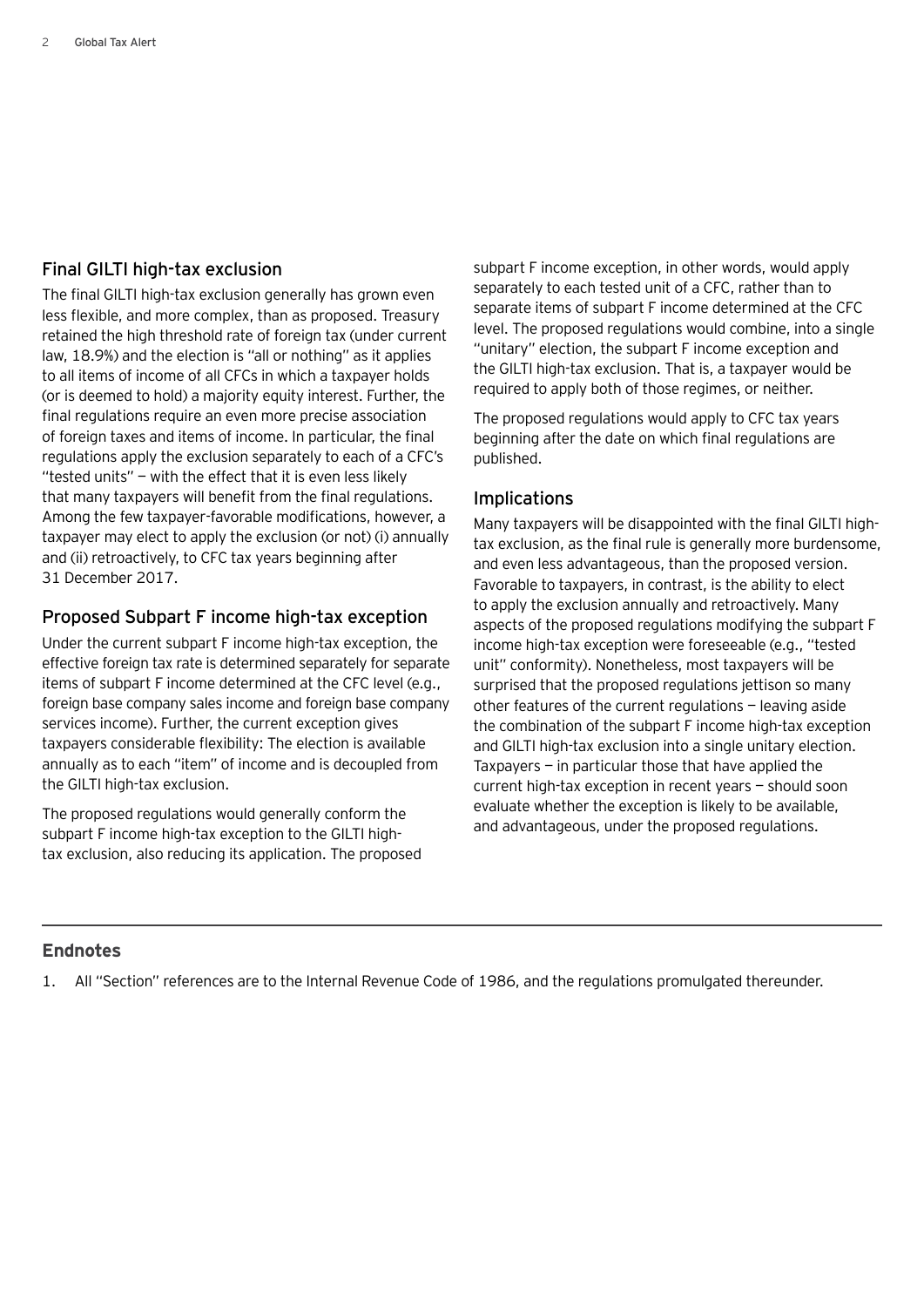For additional information with respect to this Alert, please contact the following:

#### Ernst & Young LLP (United States), International Tax and Transaction Services

- 
- Craig Hillier, *Boston* craig.hillier@ey.com
- Jose Murillo, *Washington, DC* jose.murillo@ey.com
- **•** Allen Stenger, Washington, DC allen.stenger@ey.com
- -
- Raymond Stahl, *Washington, DC* raymond.stahl@ey.com
- Carlos Vaca Valverde, *Washington, DC* carlos.j.vaca.valverde@ey.com
- 

## International Tax and Transaction Services

Global ITTS Leader, Jeffrey Michalak, *Detroit* ITTS Director, Americas, Craig Hillier, *Boston* ITTS Markets Leader, Americas, Laynie Pavio, *San Jose, CA* ITTS NTD Leader, Jose Murillo, *Washington, DC*

# ITTS Regional Contacts, Ernst & Young LLP (US)

West Sadler Nelson, *San Jose* East

Colleen O'Neill, *New York*

Central Aaron Topol, *Atlanta* Financial Services Chris J Housman, *New York*

Canada – Ernst & Young LLP (Canada) Warren Pashkowich, *Calgary*